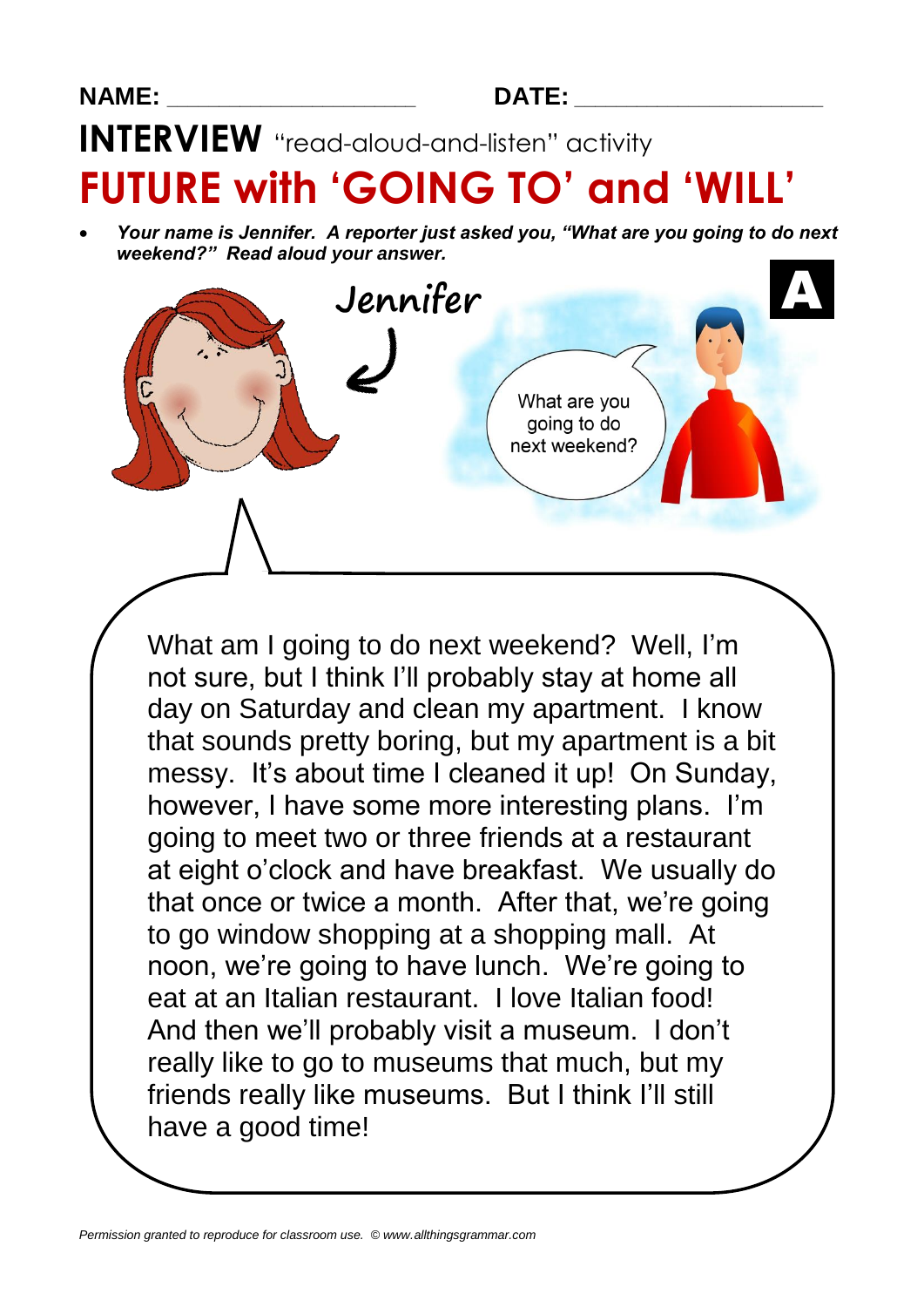**INTERVIEW** "read-aloud-and-listen" activity

# **FUTURE with 'GOING TO' and 'WILL'**

 *Your name is Eduard. A reporter just asked you, "What are you going to do next weekend?" Read aloud your answer.*

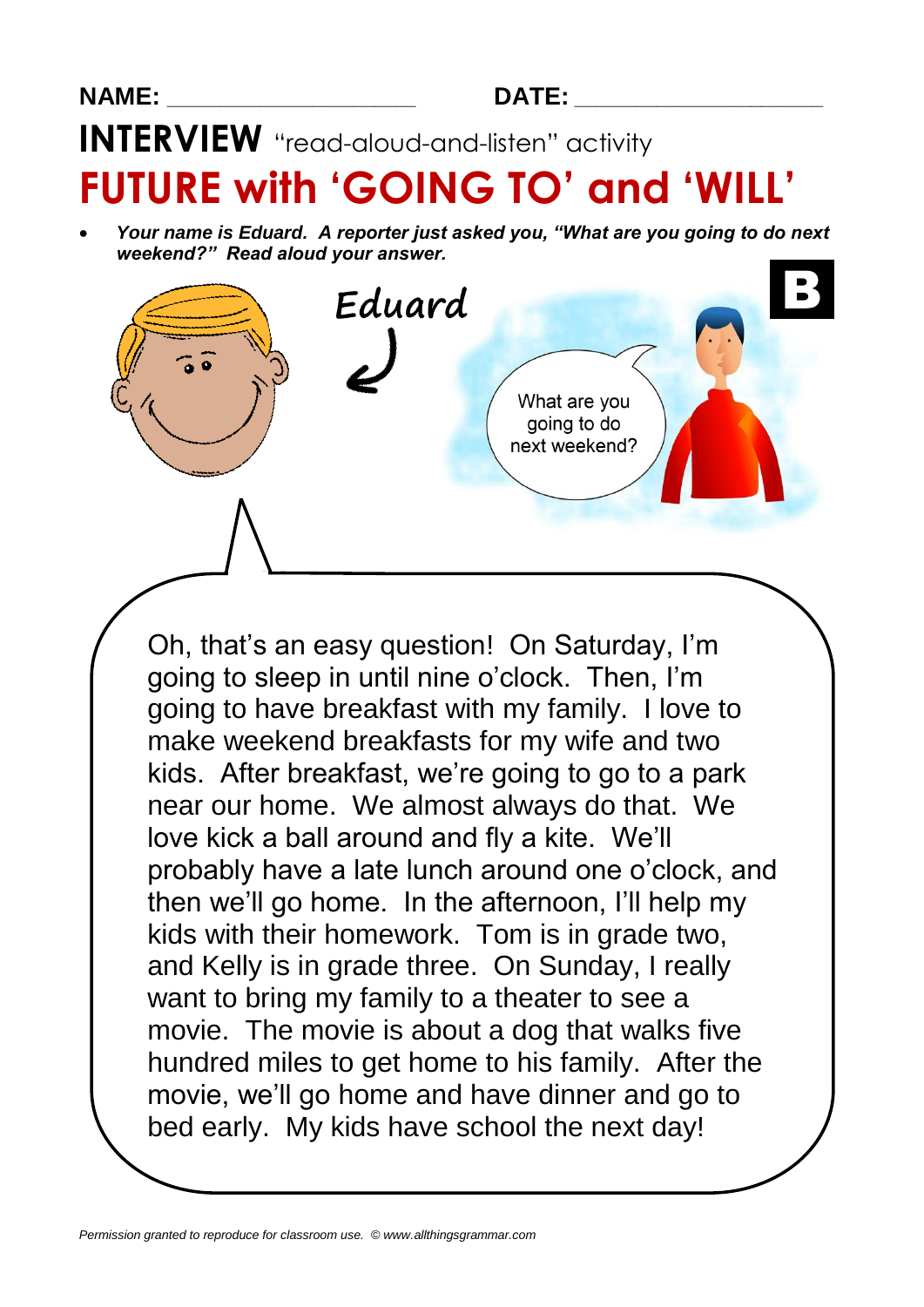| Name: Album and the state of the state of the state of the state of the state of the state of the state of the |                                      |
|----------------------------------------------------------------------------------------------------------------|--------------------------------------|
| Listen and answer.                                                                                             | Listen and answer.                   |
| <b>INTERVIEW with Jennifer</b>                                                                                 | <b>INTERVIEW with Eduard</b>         |
| 1. Why is Jennifer going to stay at                                                                            | 1. Why time is Eduard going to get   |
| home on Saturday?                                                                                              | up on Saturday?                      |
| 2. Where is she going to meet her                                                                              | 2. Where is Eduard going to go after |
| friends on Saturday morning?                                                                                   | breakfast on Saturday morning?       |
| 3. What time is she going to meet                                                                              | 3. What is Eduard going to do after  |
| them on Sunday morning?                                                                                        | he returns home on Saturday?         |
| 4. Where is Jennifer going to have                                                                             | 4. What does Eduard want to do on    |
| <b>lunch on Sunday?</b>                                                                                        | Sunday?                              |
| 5. What will Jennifer probably do                                                                              | 5. What will Eduard and his family   |
| after lunch on Sunday?                                                                                         | do after they go home on Sunday?     |
|                                                                                                                |                                      |

*Permission granted to reproduce for classroom use. © www.allthingsgrammar.com*